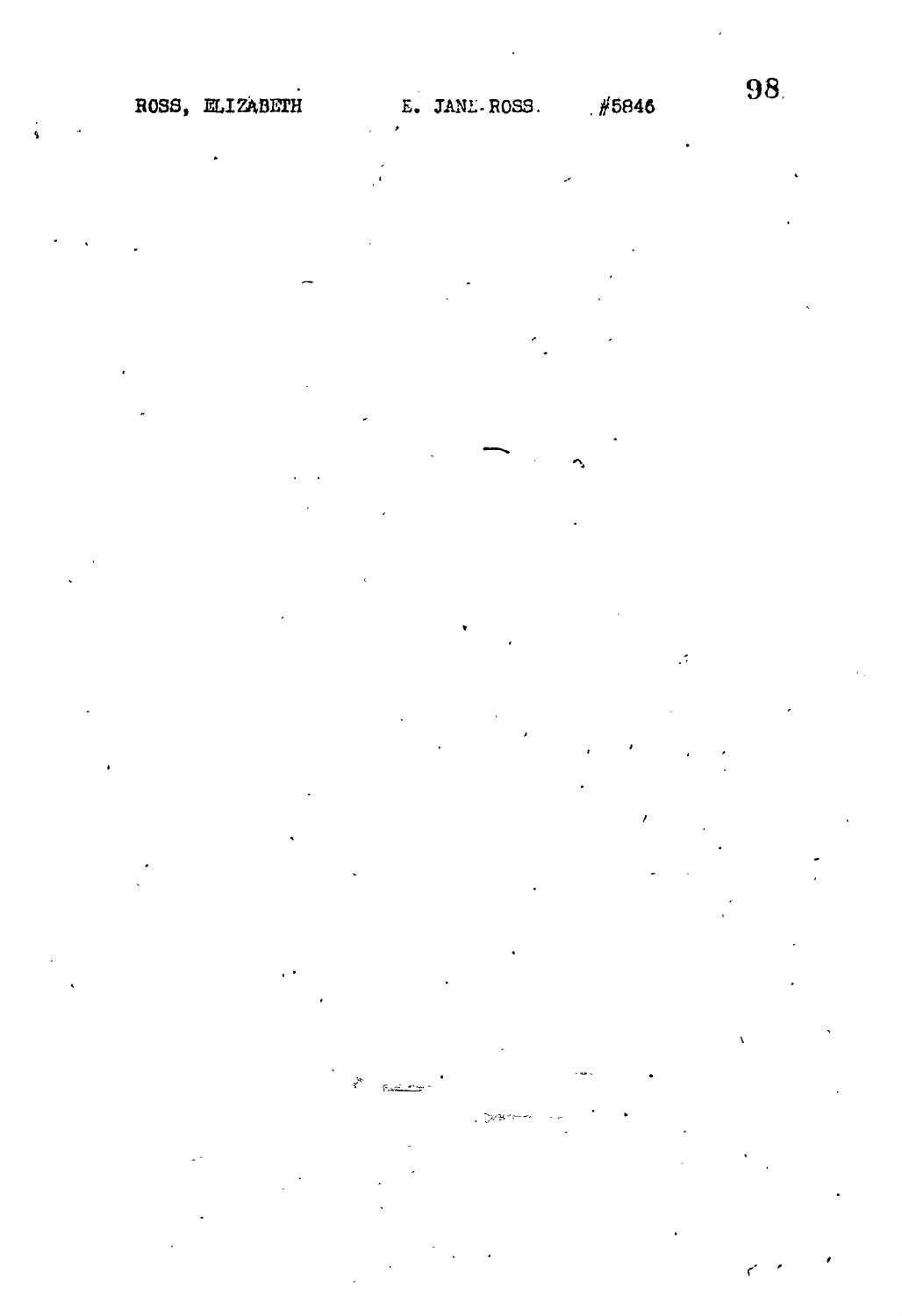ROSS, ELIZABETH. E. JANE ROSS. 5846.

Elizabeth Boss, Field Woiker, May 19, 1937.

. A

 $^*$ A Sketch af $\texttt{with}$  and  $\texttt{if}$  and  $\texttt{if}$ Jane Ross, now deceased, (Cherokee).

Miss E. Jane Ross was borg Uctober 29, 1826, at the Deep Blue Spring, Wills Valley, northern Uklahoma. 'Her parents were John Golden Roas and Elizabeth Moss, the latter being the eldest daughter of Daniel Ross and Mollie McDonald Ross.

At the time of the removel 'Trom the "Old Nation" east of the Mississippi Hiver, "Miss Jane", as she later became known to many, came with her parents by boat to the new Cherokee Nation, settling close to the Illinois Kiver at or near Park  $H11$ .

**•** *• x- '*

As schools were not yet established in the new nation, Jane was sent to a school for girls at Cane Hill, Arkansas, and there'attended for a period of about three years, where she was found to be a bright and responsive student. At the age of sixteen she was sent by her uncle, Chief John Ross, to the Bethlehem Female Seminary, Bethlehem, rennsylvania. This , school was and is a Moravian Institution, and was known for its thorough instruction and strict discipline. Possessed of an inquiring mind and being of a studious disposition she

and being mind and being of a studious disposition shell being of a studious disposition shell being  $\mathcal{A}$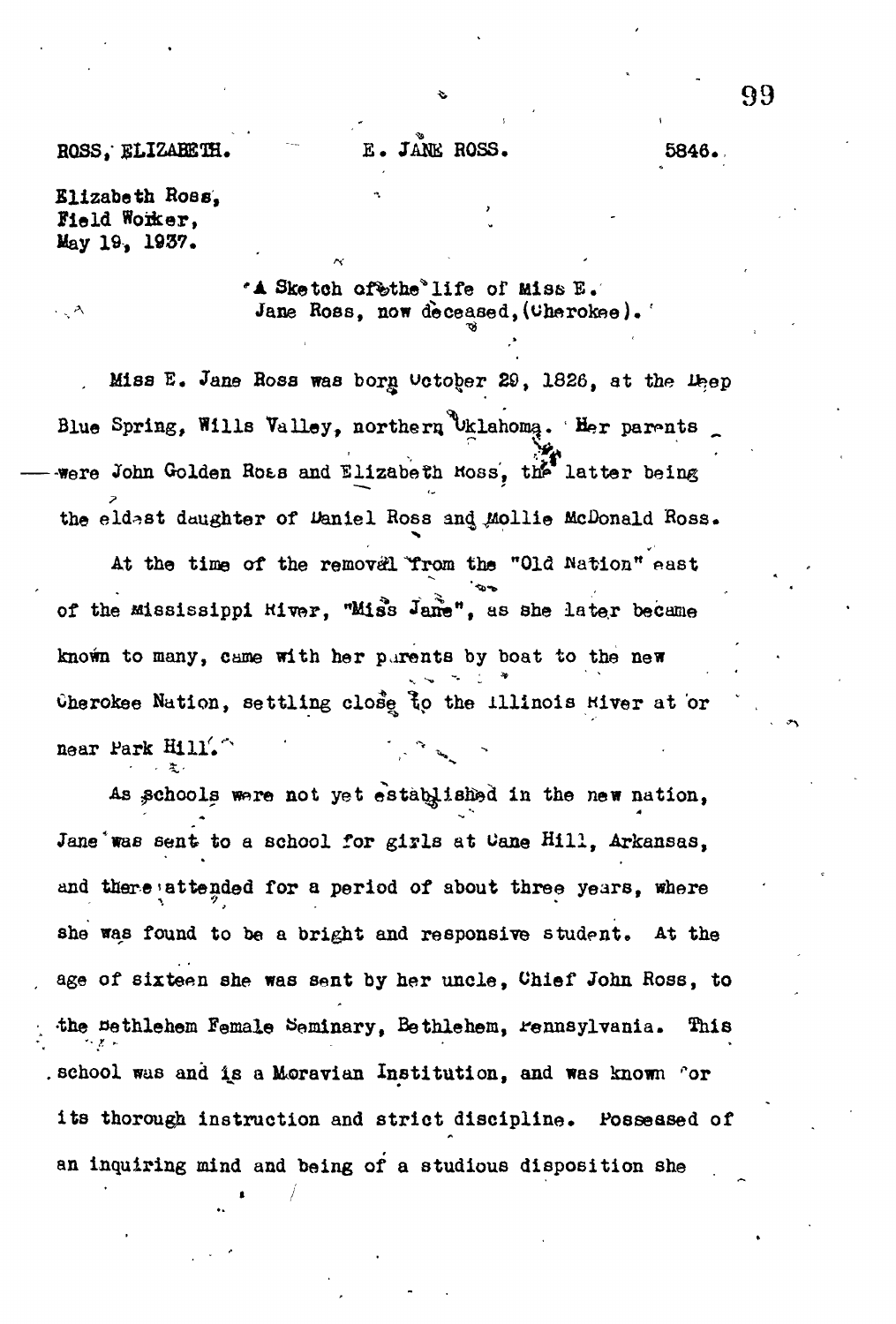ROSS, ELIZABETH. E. JANE ROSS. 5846.

- 2.

studied hard while completing the four years course of study.

Because facilities for travel were not extensive at that period she remained in the Nast the entire four years. Upon graduating from Bethlehem Seminary, Jane returned home and began teaching in the public schools that were newly established. ner first appointment was at hungry Mountain, located at a distance of about fifteen miles from her home.

.Later, when the female seminary was opened in 1S50, "Miss Jane" was one of the early teachers. Miring much of the time the school, was in session she was a member of the faculty, being a teacher when the Seminary was burned that beautiful Master Sunday, April 10, 1887.

aer experiences during the Uivll War were many and varied. She saw a near relative shot down in the creek at "Hunters Home".

One day, wholly unexpected, the enemy came in and took her leather belt made with a pocket containing 5700.00 in gold coins, her savings of many months, ner gold watch was also taken.

She, with Mrs. Hannah nitchcok, once went to Fort Gibson in an ox-wagon. upon their return the oxen were so thirsty